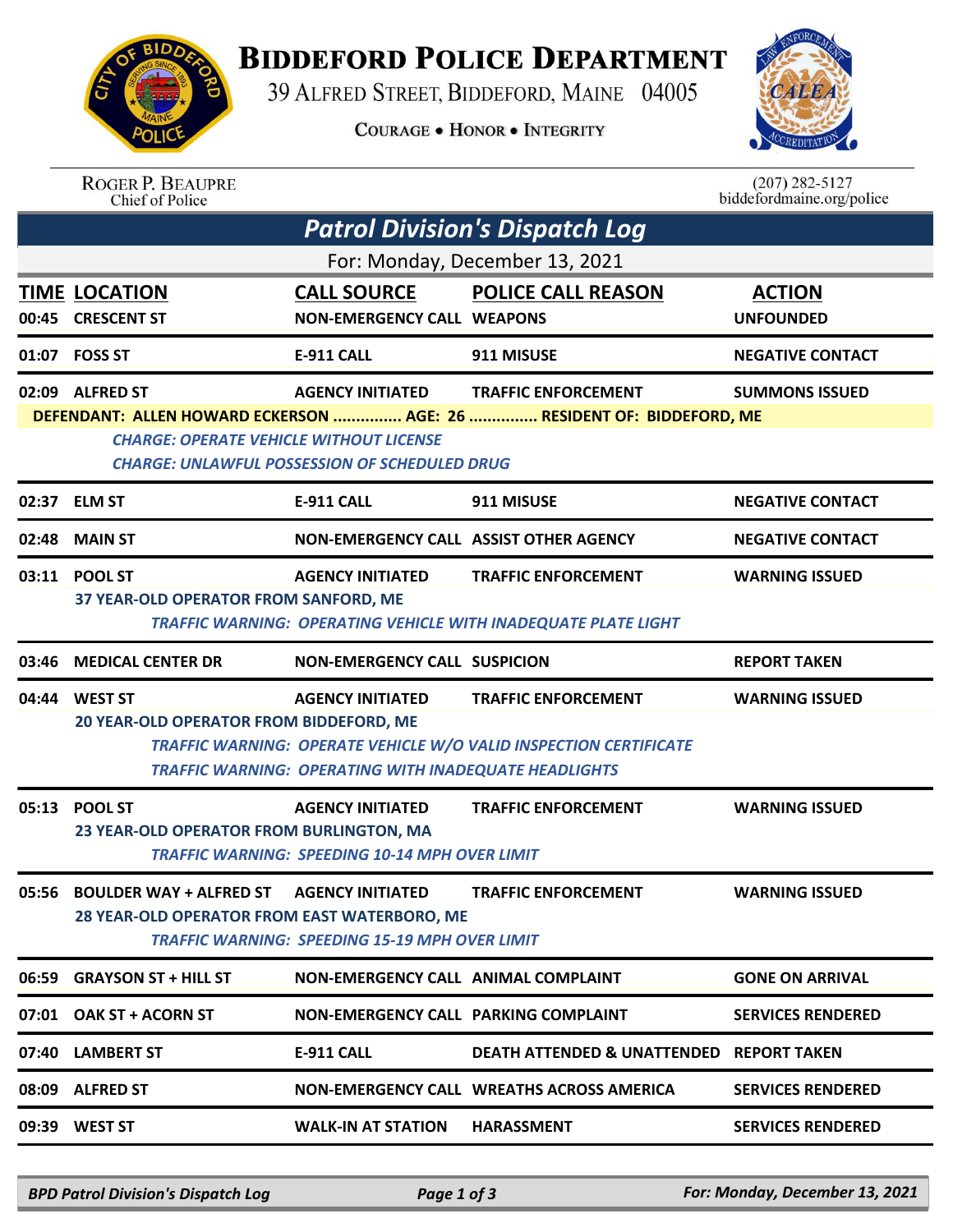| <b>TIME LOCATION</b><br>09:41 ALFRED ST + JEFFERSON ST | <b>CALL SOURCE</b><br><b>AGENCY INITIATED</b> | <b>POLICE CALL REASON</b><br><b>PAPERWORK</b>         | <b>ACTION</b><br><b>PAPERWORK SERVED</b> |
|--------------------------------------------------------|-----------------------------------------------|-------------------------------------------------------|------------------------------------------|
| 09:55 BARRA RD                                         | <b>AGENCY INITIATED</b>                       | <b>PAPERWORK</b>                                      | <b>PAPERWORK NOT SERVED</b>              |
|                                                        |                                               |                                                       |                                          |
| 11:01 BOULDER WAY                                      | <b>AGENCY INITIATED</b>                       | <b>OUT FOR FOLLOW UP</b>                              | <b>SERVICES RENDERED</b>                 |
| 11:34 BOULDER WAY                                      | <b>AGENCY INITIATED</b>                       | <b>TRESPASSING</b>                                    | <b>SERVICES RENDERED</b>                 |
| 11:44 BARRA RD                                         | <b>AGENCY INITIATED</b>                       | <b>PAPERWORK</b>                                      | <b>PAPERWORK NOT SERVED</b>              |
| 11:56 MAIN ST                                          | <b>NON-EMERGENCY CALL DEBRIS</b>              |                                                       | <b>REFERRED OTHER AGENCY</b>             |
| 12:08 JEFFERSON ST                                     |                                               | NON-EMERGENCY CALL VEHICLE CRASH - POLICE ONLY        | <b>SERVICES RENDERED</b>                 |
| 12:13 MAIN ST                                          | <b>E-911 CALL</b>                             | <b>MENTAL ILLNESS CASES</b>                           | <b>REPORT TAKEN</b>                      |
| 12:39 LIND AVE                                         | NON-EMERGENCY CALL OUT FOR FOLLOW UP          |                                                       | <b>SERVICES RENDERED</b>                 |
| 13:08 ELM ST + PRECOURT ST                             | <b>E-911 CALL</b>                             | <b>BOLO</b>                                           | <b>WARNING ISSUED</b>                    |
| 13:19 POOL ST                                          | <b>AGENCY INITIATED</b>                       | <b>COMMUNITY ENGAGEMENT</b>                           | <b>SERVICES RENDERED</b>                 |
| 13:19 CUTTS ST                                         |                                               | NON-EMERGENCY CALL CRIM THREAT / TERRORIZING          | <b>REPORT TAKEN</b>                      |
| 13:20 BARRA RD                                         | NON-EMERGENCY CALL TRESPASSING                |                                                       | <b>WARNING ISSUED</b>                    |
| 13:28 POOL ST                                          | <b>AGENCY INITIATED</b>                       | <b>COMMUNITY ENGAGEMENT</b>                           | <b>SERVICES RENDERED</b>                 |
| 13:28 ALFRED ST                                        | <b>NON-EMERGENCY CALL PAPERWORK</b>           |                                                       | <b>PAPERWORK SERVED</b>                  |
| 13:36  FOSS ST + POOL ST                               |                                               | NON-EMERGENCY CALL VEHICLE CRASH - POLICE ONLY        | <b>STATE FORM TAKEN</b>                  |
| 13:37 ALFRED ST                                        | <b>E-911 CALL</b>                             | <b>SUSPICION</b>                                      | <b>SERVICES RENDERED</b>                 |
| 13:39 ELM ST                                           | <b>AGENCY INITIATED</b>                       | <b>COMMUNITY ENGAGEMENT</b>                           | <b>SERVICES RENDERED</b>                 |
| 13:47 GRAHAM ST                                        | NON-EMERGENCY CALL ANIMAL COMPLAINT           |                                                       | <b>NO ACTION REQUIRED</b>                |
| 13:55 GRAHAM ST                                        |                                               | NON-EMERGENCY CALL VEHICLE CRASH - POLICE ONLY        | <b>REPORT TAKEN</b>                      |
| 13:56 SPRUCE ST                                        | <b>AGENCY INITIATED</b>                       | <b>COMMUNITY ENGAGEMENT</b>                           | <b>SERVICES RENDERED</b>                 |
| 15:29 ALFRED ST                                        | <b>AGENCY INITIATED</b>                       | <b>OUT FOR FOLLOW UP</b>                              | <b>SERVICES RENDERED</b>                 |
| 15:37 MAPLEWOOD AVE                                    | <b>NON-EMERGENCY CALL JUVENILE OFFENSES</b>   |                                                       | <b>UNFOUNDED</b>                         |
| 15:46 ELM ST + LINCOLN ST                              | <b>NON-EMERGENCY CALL BOLO</b>                |                                                       | <b>NEGATIVE CONTACT</b>                  |
| <b>15:51 MAIN ST</b>                                   | <b>E-911 CALL</b>                             | <b>ASSIST: MEDICAL</b>                                | <b>TRANSPORT TO HOSPITAL</b>             |
| <b>16:01 MAIN ST</b>                                   | <b>WALK-IN AT STATION</b>                     | PROTECTION FROM ABUSE SERVICE NEGATIVE CONTACT        |                                          |
| 16:05 CUTTS ST                                         | <b>NON-EMERGENCY CALL JUVENILE OFFENSES</b>   |                                                       | <b>SERVICES RENDERED</b>                 |
| 16:10 ALFRED ST                                        | <b>E-911 CALL</b>                             | <b>MENTAL ILLNESS CASES</b>                           | <b>SERVICES RENDERED</b>                 |
| 16:25 ALFRED ST                                        | <b>WALK-IN AT STATION</b>                     | <b>PROTECTION FROM ABUSE SERVICE PAPERWORK SERVED</b> |                                          |
| 16:26 BACON ST                                         | <b>NON-EMERGENCY CALL THEFT</b>               |                                                       | <b>REPORT TAKEN</b>                      |
|                                                        |                                               |                                                       |                                          |

*BPD Patrol Division's Dispatch Log Page 2 of 3 For: Monday, December 13, 2021*